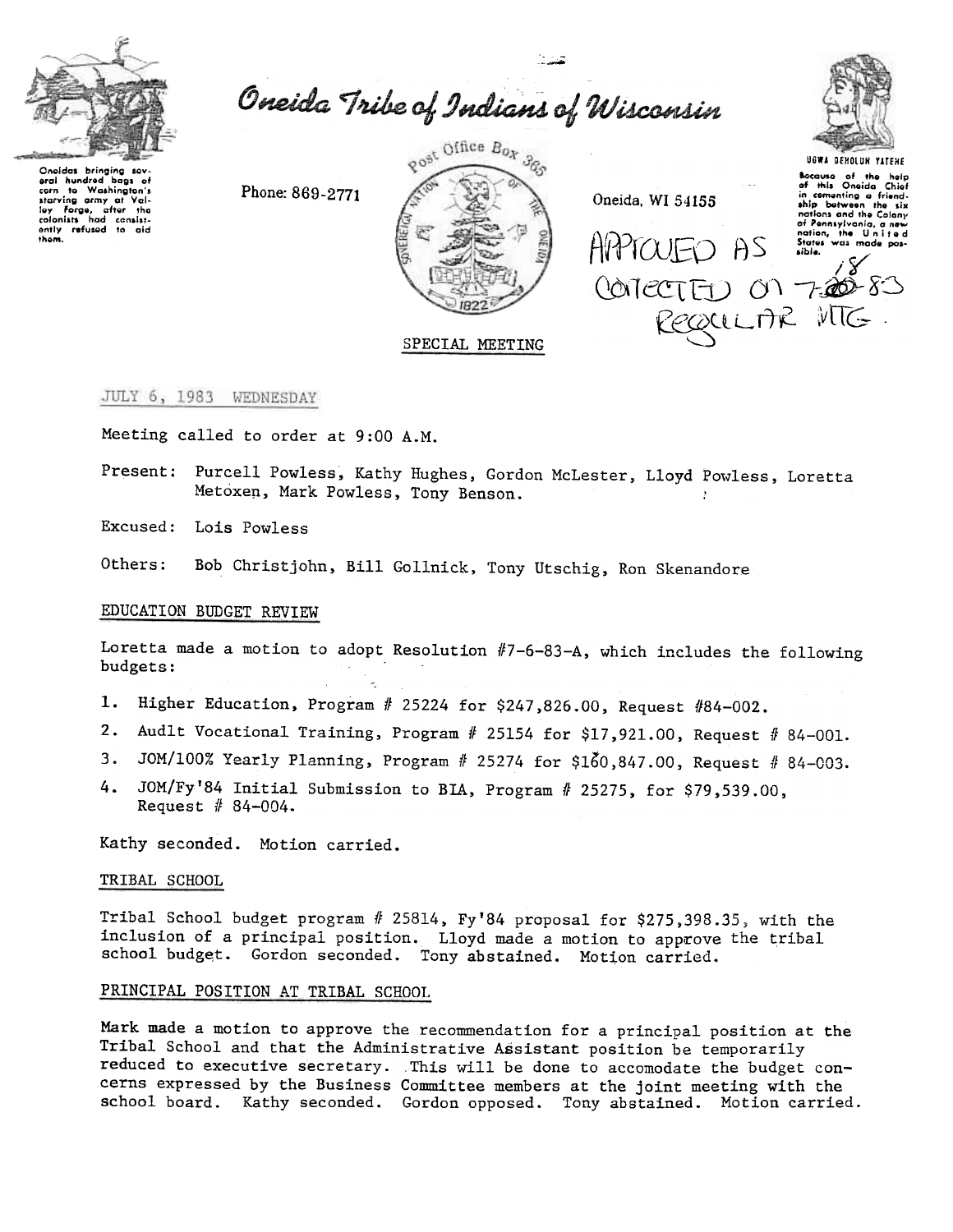Oneida Tribe of Indians of Wisconsin Special Meeting - July 6, 1983 Page 2

#### WIPFLI CONTRACT FOR NEXT YEAR

 $\mathcal{A} = \mathcal{A}$ 

Mark made a motion to approve next year's contract with WIPFLI and that the maximum be at \$42,500.00. Gordon seconded. Motion carried. (See Attached Contract)

# EMERGENCY FOOD & SHELTER PLAN - Marlin Mousseau

Mark made a motion to approve the Emergency Food & Shelter Plan along with a food stockpile and used clothing drop off supported mainly by the tribe. Lloyd seconded. Motion carried.

Loretta requested Marlin to come back with a implementation plan by July 15.1983.

# FINANCE & APPROPRIATION RECOMMENDATIONS OF JULY 5, 1983

Museum)

- 1. Tony made a motion to approve the purchase of a Wampum belt for \$375.00 from Richard Christjohn. Three bids were waived because of the uniqueness of the purchase. No tribal contribution needed. Loretta seconded. Motion carried. (Tribal School)
- 2. Kathy made a motion to approve the final modification of Fy'83 638 base budget in the amount of  $$1,100.00$  with final total -  $$397,601.72$ . Lloyd seconded. Motion carried.

Lloyd made a motion to defer the balance of Finance & Appropriation recommendations until Friday, July 8,1983. Loretta seconded. Motion carried.

#### FAMILY FOSTER CARE CERTIFICATION

Mark requested an update on the foster care program from Barbara Hill-Hawkins. Below is Barbara Hill's response:

"The Oneida Tribe does not have a program entitled, Foster Care Program. The family Services department does operate an Indian Child Welfare program. The ICW program has service agreements with Brown\_and Outagamie County Social Services Foster Care units, where as we work in conjunction, licensing Indian foster homes.

Under Public Law No. 280, the Oneida Tribe does not have jurisdiction in which to license it's own Indian homes here in Oneida, nor do we have the financial resources to pay for foster children. Such jurisdiction can be obtained by filing a petition to the Secretary of the Interior, as spelled out in the Indian Child Welfare Act. This process requires a special resolution of approval by the Oneida Tribal Government.

The Indian Child Welfare Program's coordinator, has been able to license eleven (11) Oneida Indian foster homes by working with Brown and Outagamie County Social Services. The coordinator continues to advertise the need for more Indian homes to be licensed for foster care purposes."

#### GRATUITIES GIVEN AT THE BINGO GAMES

Page 81 of the Oneida Policies & Procedures prohibits the acceptance of gifts by Tribal employees under item no. 9 of the list of violations. In accordance with page 27 of the Oneida Policies & Procedures, the following complete summary